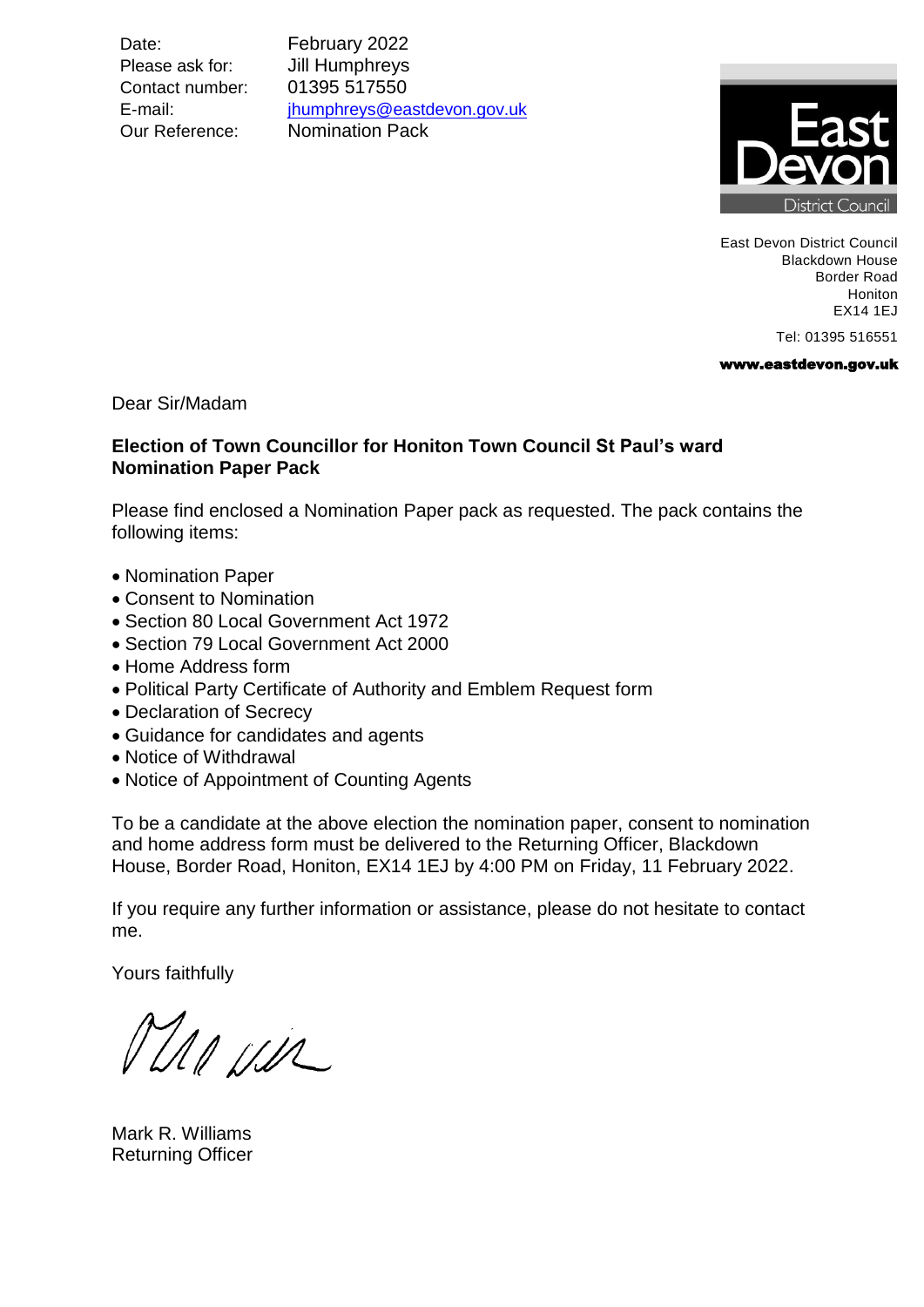**Nomination Paper Office Use Only** 

Time delivered Date delivered No of Nomination Pape or informination Paper<br>in order of delivery limitials

# **ELECTION OF A TOWN COUNCILLOR**

#### $f$

Honiton Town Council St Paul's ward

### Date of Election: Thursday, 10 March 2022

We the undersigned, being local government electors for the said Parish, do hereby nominate the under-mentioned person as a candidate at the said election.

PLEASE COMPLETE IN CAPITALS (except where a signature is required)

|       | Candidate's<br>surname                 |                      |  | Other forename(s)<br>in full | surname<br>(if any) | Commonly used   Commonly used  <br>forenames<br>(if any) | <b>Description (if any)</b><br>use no more than 6 words | <b>Home Address</b><br>in full |
|-------|----------------------------------------|----------------------|--|------------------------------|---------------------|----------------------------------------------------------|---------------------------------------------------------|--------------------------------|
|       |                                        |                      |  |                              |                     |                                                          |                                                         |                                |
|       |                                        |                      |  |                              |                     |                                                          |                                                         |                                |
|       |                                        |                      |  |                              |                     |                                                          |                                                         |                                |
| Title |                                        | <b>Email Address</b> |  |                              |                     |                                                          | Telephone                                               |                                |
|       | $\mathbf{A}$ . The set of $\mathbf{A}$ |                      |  |                              |                     |                                                          | <b>Electoral Number</b>                                 |                                |

|                 | <b>Signature</b> | <b>Print Name as Signed</b> | <b>Polling District</b><br><b>Letters</b> | -----------------<br><b>Number</b> |
|-----------------|------------------|-----------------------------|-------------------------------------------|------------------------------------|
| <b>Proposer</b> |                  |                             |                                           |                                    |
| <b>Seconder</b> |                  |                             |                                           |                                    |

#### **Notes**

- 1. The attention of candidates and electors is drawn to the rules for filling up nomination papers and provisions relating to nomination papers contained the election rules in Schedule 2 to the Local Election (Parishes and Communities) Rules 2006.
- 2. Where a candidate is commonly known by some title they may be described by their title as if it were their surname.
- 3. Where a candidate commonly uses a name which is different from any other name they have, the commonly used name may also appear on the nomination paper, but if it does so, the commonly used name (instead of any other name) will appear on the ballot paper.
- 4. But the ballot paper will show the other name if the Returning Officer thinks that the use of the commonly used name may
- (a) be likely to mislead or confuse electors, or
	- (b) that the commonly used name is obscene or offensive.
- 5. An elector may not
	- (a) subscribe more nomination papers than there are vacancies to be filled in the electoral area in which the election is held; or
	- (b) subscribe subscribe a nomination paper for more than one ward in a parish or community divided into wards.
- 6. In this form `elector`
	- (a) means a person who is registered in the register of local government electors for the Parish in question on the last day for the publication of notice of election; and
	- (b) includes a person then shown in the register as below voting age if (but only if) it appears from the register that he will be of voting age on the day fixed for the poll.
- 7. However, a person who has an anonymous entry in the register of local government electors cannot nominate a candidate for election.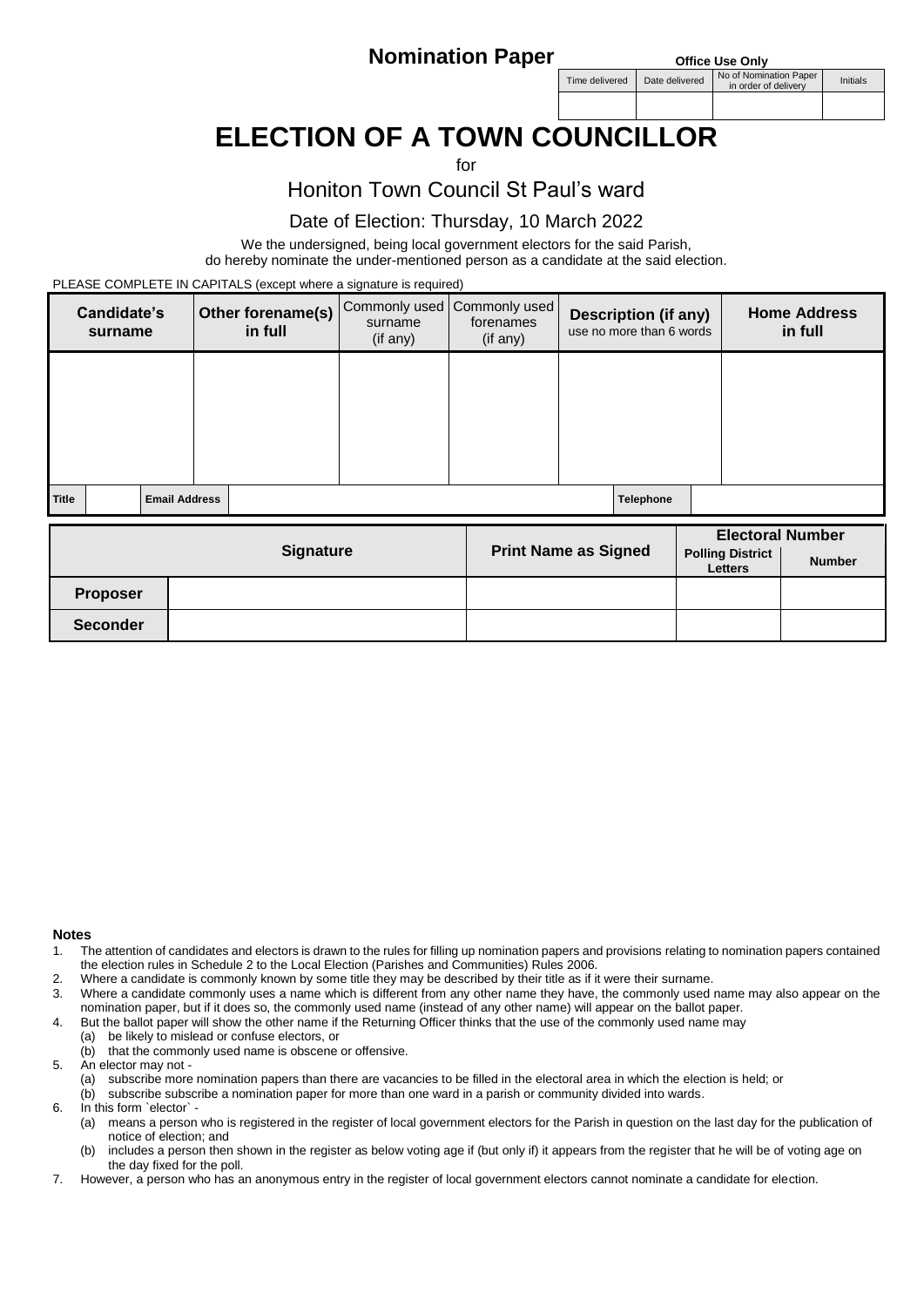**Candidate's Consent to Nomination**

(To be given on or within one month before the last day for delivery of nomination papers, and delivered at the place and within the time appointed for delivery of nomination papers)

### **Election of a Town Councillor**

for

# **Honiton Town Council St Paul's ward**

### **East Devon District Council**

Date of Election: Thursday, 10 March 2022

I, (*name in full*)

of (*home address in full*)

**hereby consent** to my nomination as a candidate for election as a Town Councillor for Honiton Town Council St Paul's ward.

I declare that on the day of my nomination I am qualified and that, if there is a poll on the day of election, I will be qualified to be so elected by virtue of being on that day or those days a qualifying Commonwealth citizen, a citizen of the Republic of Ireland or a citizen of another Member State of the European Community, who has attained the age of 18 years and that

\* (a) I am registered as a local government elector for the administrative area of the in respect of (*qualifying address in full*)

and my electoral number (*see note below*) is  $\cdot$  ; or

- \* (b) I have during the whole of the twelve months preceding that day or those days occupied as owner or tenant of the following land or other premises in the Parish (*description and address of land or premises*)
- \* (c) my principal or only place of work during those twelve months has been in that Parish at (*give address of place of work and, where appropriate, name of employer*)
	- ; or

; or

\* (d) I have during the whole of those twelve months resided in that Parish or within 4.8 kilometres of it at (*give address in full*)

*\* delete whichever is inappropriate, (but you can include all those that apply)*

I declare that to the best of my knowledge and belief I am not disqualified from being elected by reason of any disqualification set out in Section 80 of the Local Government Act 1972, or any decision made under section 79 of the Local Government Act 2000, [copies of which sections are printed overleaf].

Date of Birth: Signature: Signature: Signature: Signature: Signature: Signature: Signature: Signature: Signature: Signature: Signature: Signature: Signature: Signature: Signature: Signature: Signature: Signature: Signature

Date of consent:

Signed in my presence

Signature of witness:

Name and address of witness (PLEASE PRINT)

NOTES: 1. A person's electoral number is his number in the register to be used at the election (including the distinctive letters of the parliamentary polling district in which he is registered).

2. A candidate who is qualified by more than one qualification may complete any of those that may apply.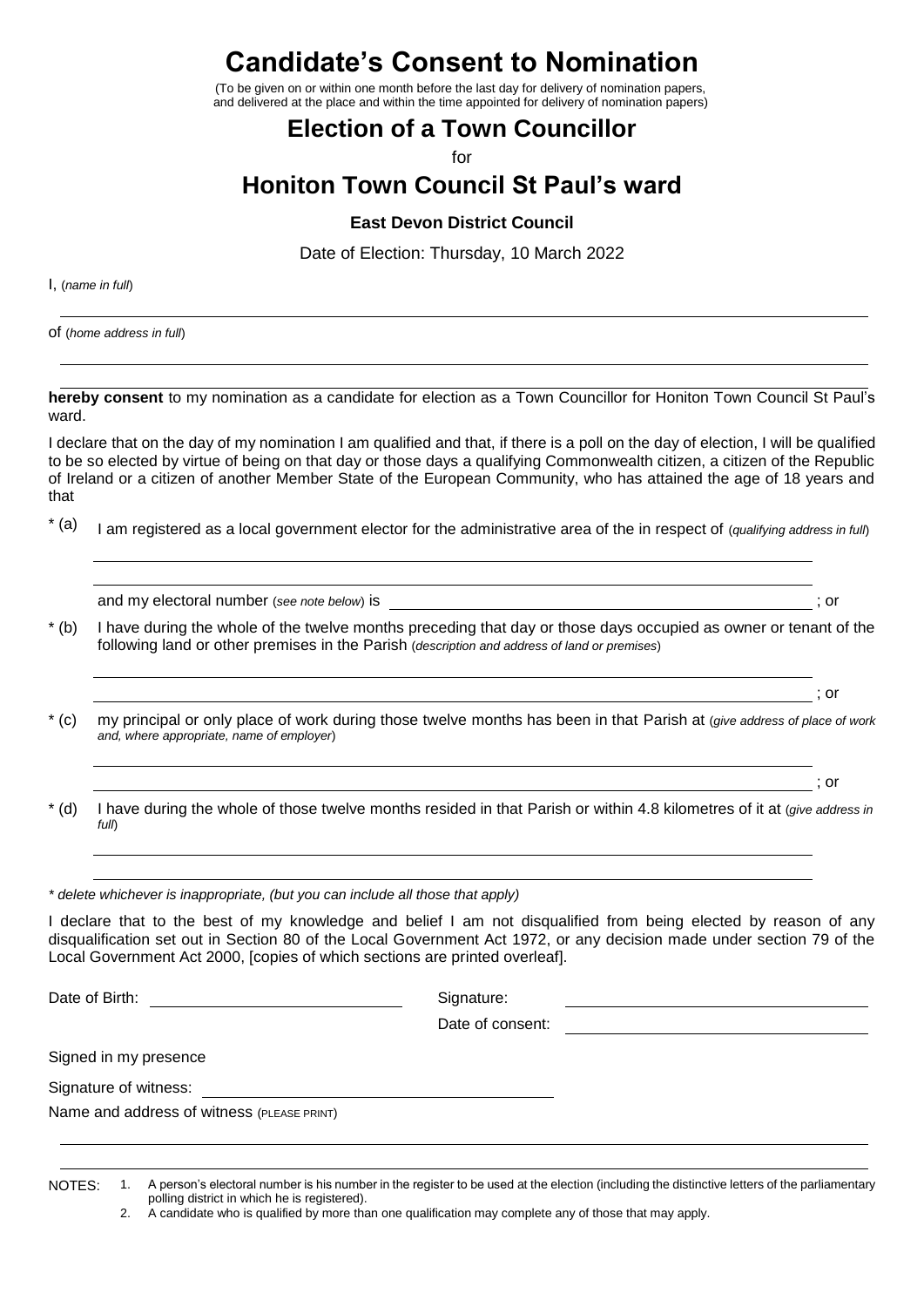### **Local Government Act 1972**

### **Section 80. - Disqualifications for election and holding office as a member of local authority**

- (1) Subject to the provisions of section 81 below, a person shall be disqualified for being elected or being a member of a local authority if he –
	- (a) holds any paid office or employment (other than the office of chairman, vice-chairman or deputy chairman or, in the case of a local authority which are operating executive arrangements which involve a leader and cabinet executive, the office of executive leader or member of the executive) appointments to which are or may be made or confirmed by the local authority or any committee or sub-committee of the authority or by a joint committee or National Park authority on which the authority are represented or by any person holding such office or employment; or
	- (b) is a person who has been adjudged bankrupt, or made a composition or arrangement with his creditors; or
	- $(c)$  ...
	- (d) has within five years before the day of election or since his election has been convicted in the United Kingdom, the Channel Islands or the Isle of Man of any offence and has passed on him a sentence of imprisonment (whether suspended or not) for a period of not less than three months without the option of a fine; or
	- (e) is disqualified for being elected or for being a member of that authority under Part III of the Representation of the People Act 1983 or under the Audit Commission Act 1998.
- (2) Subject to the provisions of section 81 below, a paid officer of a local authority who is employed under the direction  $of -$ 
	- (a) a committee or sub-committee of the authority any member of which is appointed on the nomination of some other local authority; or
	- (b) a joint board, joint authority or joint committee on which the authority are represented and any member of which is so appointed;
	- shall be disqualified for being elected or being a member of that other local authority.
- (2AA)A paid member of staff of the Greater London Authority who is employed under the direction of a joint committee the membership of which includes –
	- (a) One or more persons appointed on the nomination of the Authority Acting by the mayor, and
	- (b) One or more members of one or more London borough councils Appointed to the committee on the nomination of those councils shall be disqualified for being elected or being a member of any of those London borough councils.
- (2A) Subsection (2) above shall have effect as if the reference to a joint board included a reference to a national park authority.
- (2B) For the purpose of this section a local authority shall be treated as represented on a national park authority if it is entitled to make any appointment of a local of authority member of the National Park authority.
- (3) Teachers in a school maintained but not established by a local education authority shall be in the same position as respects disqualification for office as members of the authority as teachers in a school established by the authority.  $(4)$  ...
- 
- (5) For the purposes of subsection (1) …(d) above, the ordinary date on which the period allowed for making an appeal or application with respect to the … conviction expires or, if such an appeal or application is made, the date on which the appeal or application is finally disposed of or abandoned or fails by reason of the non-prosecution thereof shall be deemed to be the date of the … conviction, as the case may be.

*Words were omitted from subsection (1)(a) by the Local Government and Housing Act 1989 and the words in square brackets in that subsection were inserted by Schedule 10 to the Environment Act 1995; subsection (1)(b) was substituted by the Enterprise Act 2002; the words in square brackets in subsection (1)(c) were inserted by Schedule 3 to the Audit Commission Act 1998 and Schedule 8 to the 1983 Act; subsection (2) was amended by the Local Government Act 1985; subsection (2AA) was inserted by the Greater London Authority Act 1999; subsections (2A) and (2B) were inserted by Schedule 10 to the Environment Act 1995; subsection (4) was repealed by the Transport Act 1985 and the words omitted from subsection (5) were repealed by the Local Government Finance Act 1982.*

### **Section 81. - Exception to provisions of section 80**

- $(1)$  …  $(2)$  …  $(3)$  …
- (4) Section 80(2) and (3) above shall not operate so to disqualify
	- (a) any person by reason of his being a teacher, or otherwise employed, in a school … or other educational institution maintained or assisted by a county council for being a member of a district council by reason that the district council nominates members of the education committee of the county council;

*Subsections (1) and (2) ceased to have effect from 1 April 2004 under section 267 of the Enterprise Act 2002; subsections (3) and (4)(b) were repealed by the Local Government Act 1985; and the words omitted from subsection (4)(a) were repealed by Schedule 13 to the Education Reform Act 1988.*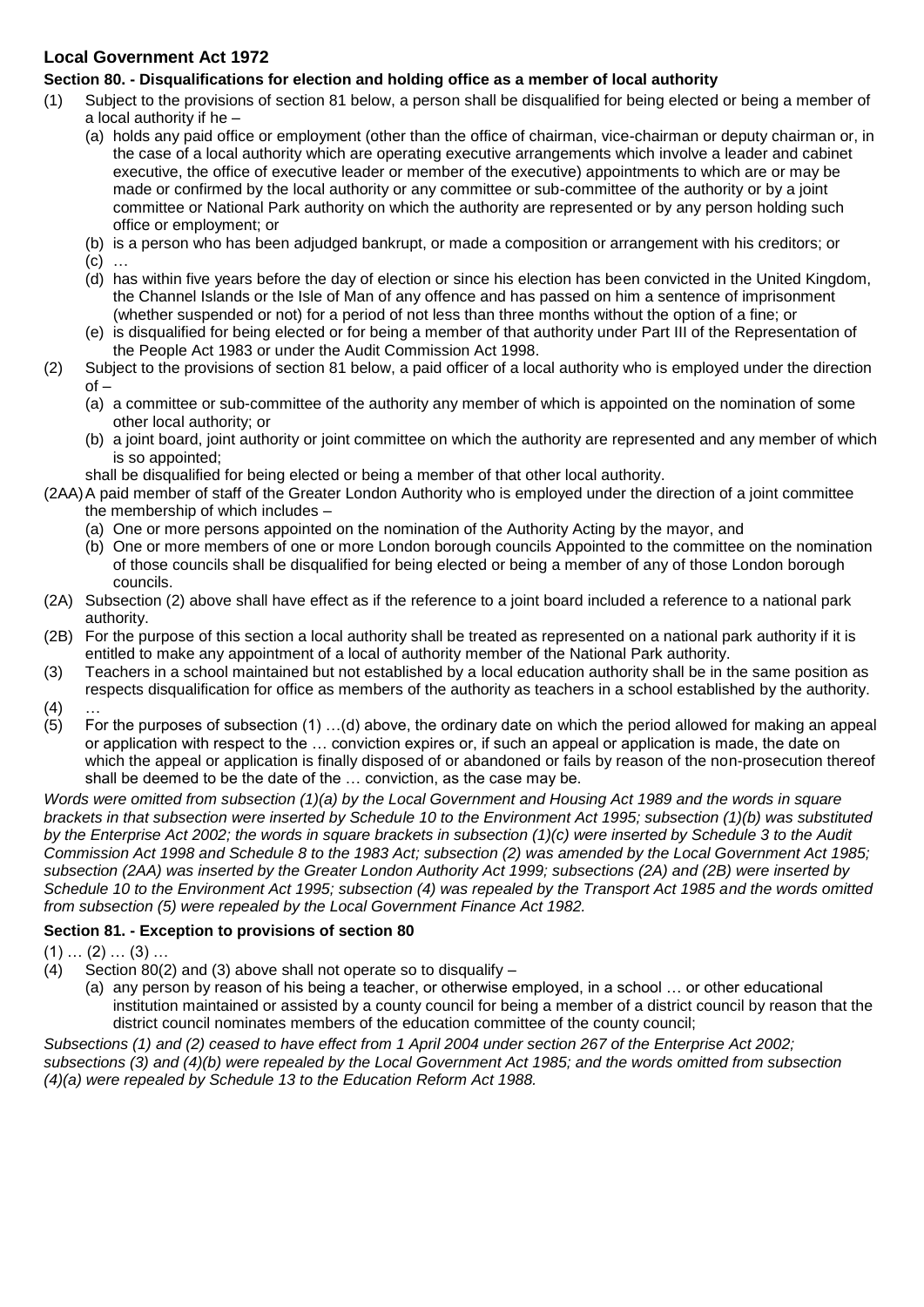### **Local Government Act 2000**

### **Section 79. - Decisions of case tribunals**

- (1) A case tribunal which adjudicates on any matter must decide whether or not any person to which that matter relates has failed to comply with the code of conduct of the relevant authority concerned.
- (2) Where a case tribunal decides that a person has not failed to comply with the code of conduct of the relevant authority concerned, it must give notice to that effect to the standards committee of the relevant authority concerned.
- (3) Where a case tribunal decides that a person has failed to comply with the code of conduct of the relevant authority concerned, it must decide whether the nature of the failure is such that the person should be suspended or disqualified in accordance with subsection (4).
- (4) A person may be-
	- (a) suspended or partially suspended from being a member or co-opted member of the relevant authority concerned, or
	- (b) disqualified for being, or becoming (whether by election or otherwise), a member of that or any other relevant authority.
- (5) Where a case tribunal makes such a decision as is mentioned in subsection (4)(a), it must decide the period for which the person should be suspended or partially suspended (which must not exceed one year or, if shorter, the remainder of the person's term of office).
- (6) Where a case tribunal makes such a decision as is mentioned in subsection (4)(b), it must decide the period for which the person should be disqualified (which must not exceed five years).
- (7) Where a case tribunal decides that a person has failed to comply with the code of conduct of the relevant authority concerned but should not be suspended or disqualified as mentioned in subsection (4), it must give notice to the standards committee of the relevant authority concerned-
	- (a) stating that the person has failed to comply with that code of conduct, and
	- (b) specifying the details of that failure.
- (8) Where a case tribunal decides that a person has failed to comply with the code of conduct of the relevant authority concerned and should be suspended or partially suspended as mentioned in subsection (4)(a), it must give notice to the standards committee of the relevant authority concerned-
	- (a) stating that the person has failed to comply with that code of conduct,
	- (b) specifying the details of that failure, and
	- (c) stating that the person must be suspended or partially suspended by the relevant authority concerned for the period, and in the way, which the tribunal has decided.
- (9) A relevant authority must comply with any notice given to its standards committee under subsection (8).
- (10) Where a case tribunal decides that a person has failed to comply with the code of conduct of the relevant authority concerned and should be disqualified as mentioned in subsection (4)(b), it must give notice to the standards committee of the relevant authority concerned-
	- (a) stating that the person has failed to comply with that code of conduct,
	- (b) specifying the details of that failure, and
	- (c) stating that the person is disqualified for being, or becoming (whether by election or otherwise), a member of that or any other relevant authority for the period which the tribunal has decided.
- (11) The effect of a notice given to the standards committee of a relevant authority under subsection (10) is to disqualify the person concerned as mentioned in subsection (10)(c).
- (12) A copy of any notice under this section-
	- (a) must be given-
		- (i) to the Standards Board for England, where the relevant authority concerned is in England,
		- (ii) to the Commission for Local Administration in Wales, where the relevant authority concerned is in Wales,
		- (b) must be given to any person who is the subject of the decision to which the notice relates, and
		- (c) must be published in one or more newspapers circulating in the area of the relevant authority concerned.
- (13) Where the person concerned is no longer a member or co-opted member of the relevant authority concerned but is a member or co-opted member of another relevant authority in the same country (that is to say, England or Wales)-
	- (a) a copy of any notice under subsection (2), (7) or (10) must also be given to the standards committee of that other relevant authority,
	- (b) the references in subsections (4)(a) and (8)(c) to the relevant authority concerned are to be treated as references to that other relevant authority,
	- (c) the duty to give notice to the standards committee of the relevant authority concerned under subsection (8) is to be treated as a duty-
		- (i) to give that notice to the standards committee of that other relevant authority, and
		- (ii) to give a copy of that notice to the standards committee of the relevant authority concerned,
	- (d) the reference in subsection (12)(c) to the relevant authority concerned is to be treated as including a reference to that other relevant authority.
- (14) A case tribunal must take reasonable steps to inform any person who made any allegation which gave rise to the adjudication of the decision of the case tribunal under this section.
- (15) Where a case tribunal decides under this section that a person has failed to comply with the code of conduct of the relevant authority concerned, that person may appeal to the High Court against that decision, or any other decision under this section which relates to him.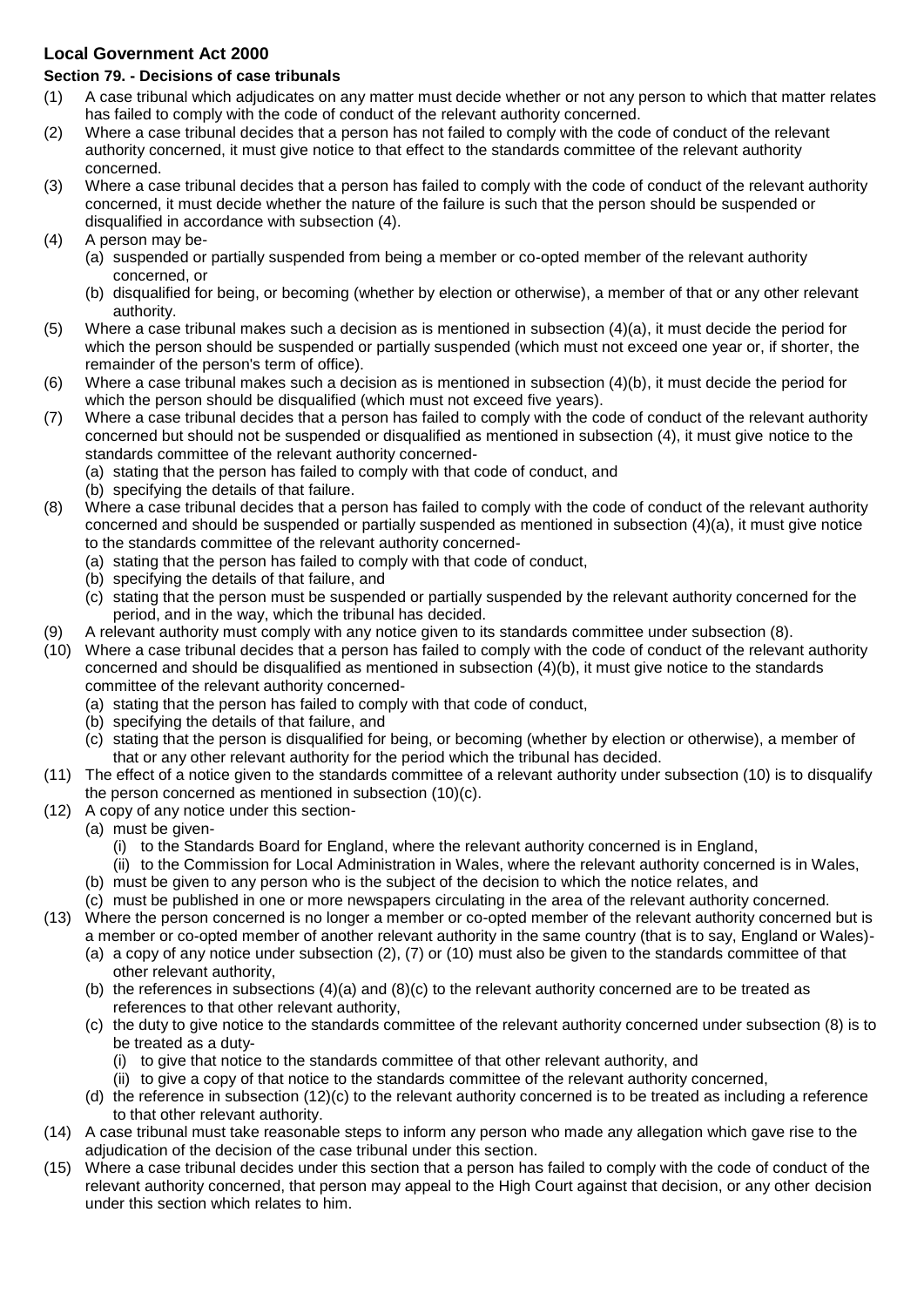|           | Date rec'd | Time rec'd | `≅∺ials |  |
|-----------|------------|------------|---------|--|
| fice<br>≖ |            |            |         |  |
| ◡         |            |            |         |  |

| Electoral division/ward/   |          |  |
|----------------------------|----------|--|
| county/district/London     | Date of  |  |
| borough of *Delete         | election |  |
| whichever is inappropriate |          |  |

● You must complete Part 1.

● Only complete Part 2 if you do not wish your home address to be made public.

|                                                                                                                                                                                                                                                                                           | Part 1: To be completed by all candidates in England                                                     |
|-------------------------------------------------------------------------------------------------------------------------------------------------------------------------------------------------------------------------------------------------------------------------------------------|----------------------------------------------------------------------------------------------------------|
| Full name of candidate                                                                                                                                                                                                                                                                    |                                                                                                          |
| Home address (in full)                                                                                                                                                                                                                                                                    |                                                                                                          |
| Qualifying address, or, where you have<br>declared on your consent to nomination that<br>you meet more than one qualification, your<br>qualifying addresses. You must also state<br>which of the qualifications your qualifying<br>address or addresses relate to (a,b,c and/or<br>$d$ ). |                                                                                                          |
| Attestor's full name*                                                                                                                                                                                                                                                                     |                                                                                                          |
| Attestor's full home address*                                                                                                                                                                                                                                                             |                                                                                                          |
|                                                                                                                                                                                                                                                                                           | *The person attesting your home address form must be the same person as signs your consent to nomination |
|                                                                                                                                                                                                                                                                                           | End of Part 1                                                                                            |

If you are only completing Part 1, please now deliver this form with the nomination paper to the Returning Officer by no later than 4pm on the last day to deliver nominations

### **Part 2: To be completed in full only if you do not wish your home address to be made public**

If you request that your home address is not made public then your address **will not** appear on the statement of persons nominated or the ballot paper

If you choose not to make your home address public, the name of the relevant area in which your home address is situated (or country, if outside the UK) will appear on the statement of persons nominated and the ballot papers

(continued on next page)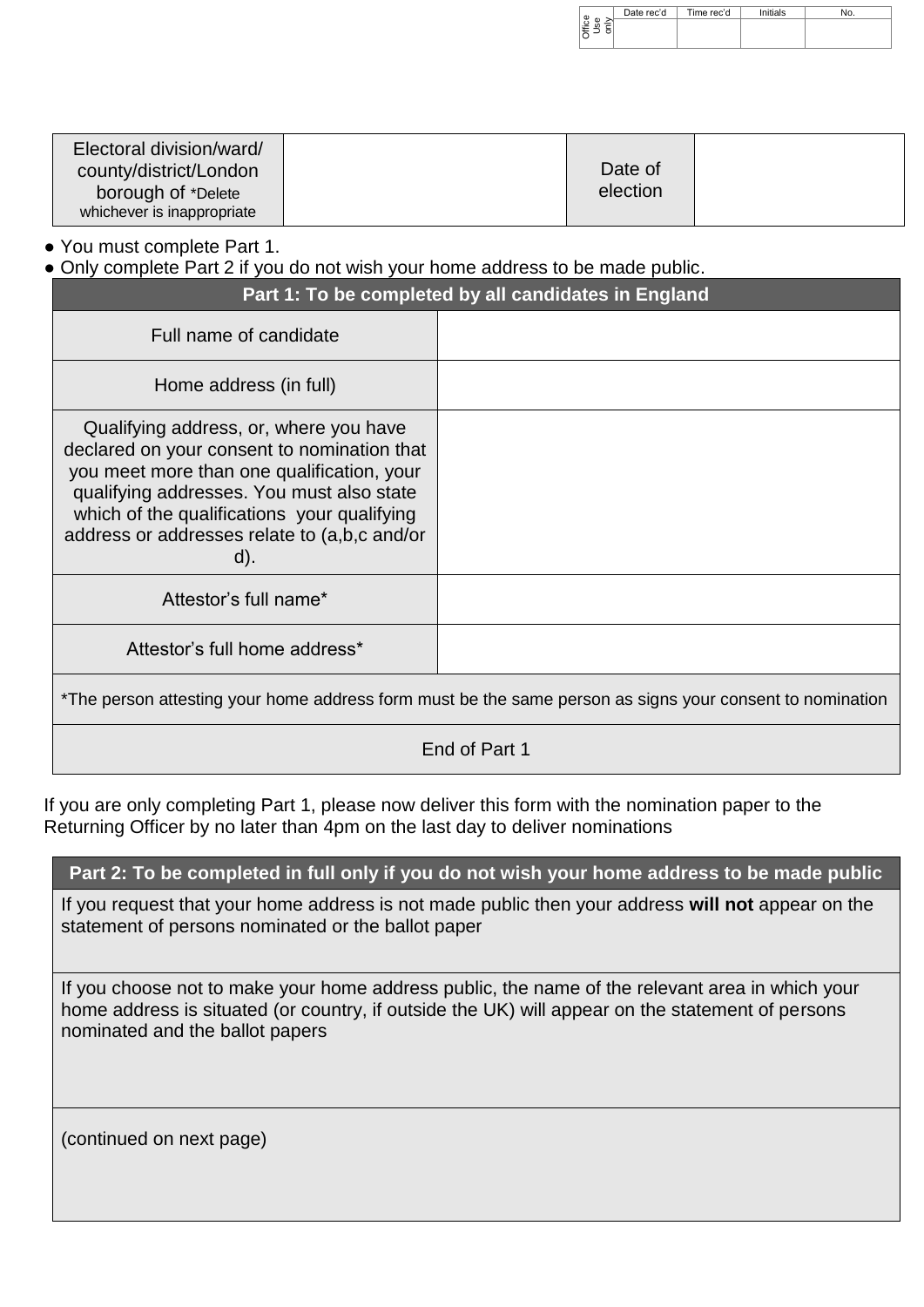| Statement: I require my home address not to be made public                           |                                             |  |  |  |  |
|--------------------------------------------------------------------------------------|---------------------------------------------|--|--|--|--|
| The relevant area my<br>home address is<br>situated in:                              | (insert name of relevant area) <sup>2</sup> |  |  |  |  |
| Or                                                                                   |                                             |  |  |  |  |
| My home address is<br>situated outside the<br>UK. My home address<br>is situated in: | (insert name of country)                    |  |  |  |  |
|                                                                                      | Signature of candidate completing Part 2    |  |  |  |  |
| Candidate's signature:                                                               |                                             |  |  |  |  |
| Date:                                                                                |                                             |  |  |  |  |

Deliver with the nomination form to the **Returning Officer** by no later than **4pm** on the last day to deliver nominations

\_\_\_\_\_\_\_\_\_\_\_\_\_\_\_\_\_\_\_\_\_\_\_\_\_\_\_\_\_\_\_\_\_\_\_\_  $2$  the name of the "relevant area" in which your home address is situated (if your home address is in the UK)

### **For home addresses in England**:

- if the address is within a district for which there is a district council, that district;
- if the address is within a county in which there are no districts with councils, that county;
- if the address is within a London borough, that London borough;
- if the address is within the City of London (including the Inner and Middle Temples), the City of London; and
- if the address is within the Isles of Scilly, the Isles of Scilly

### **For home addresses in Wales:**

- if the address is within a county, that county;
- if the address is within a county borough, that county borough
- **For home addresses in Scotland:**
	- the local government area in which the address is situated
- **For home addresses in Northern Ireland:**
	- the local government district in which the address is situated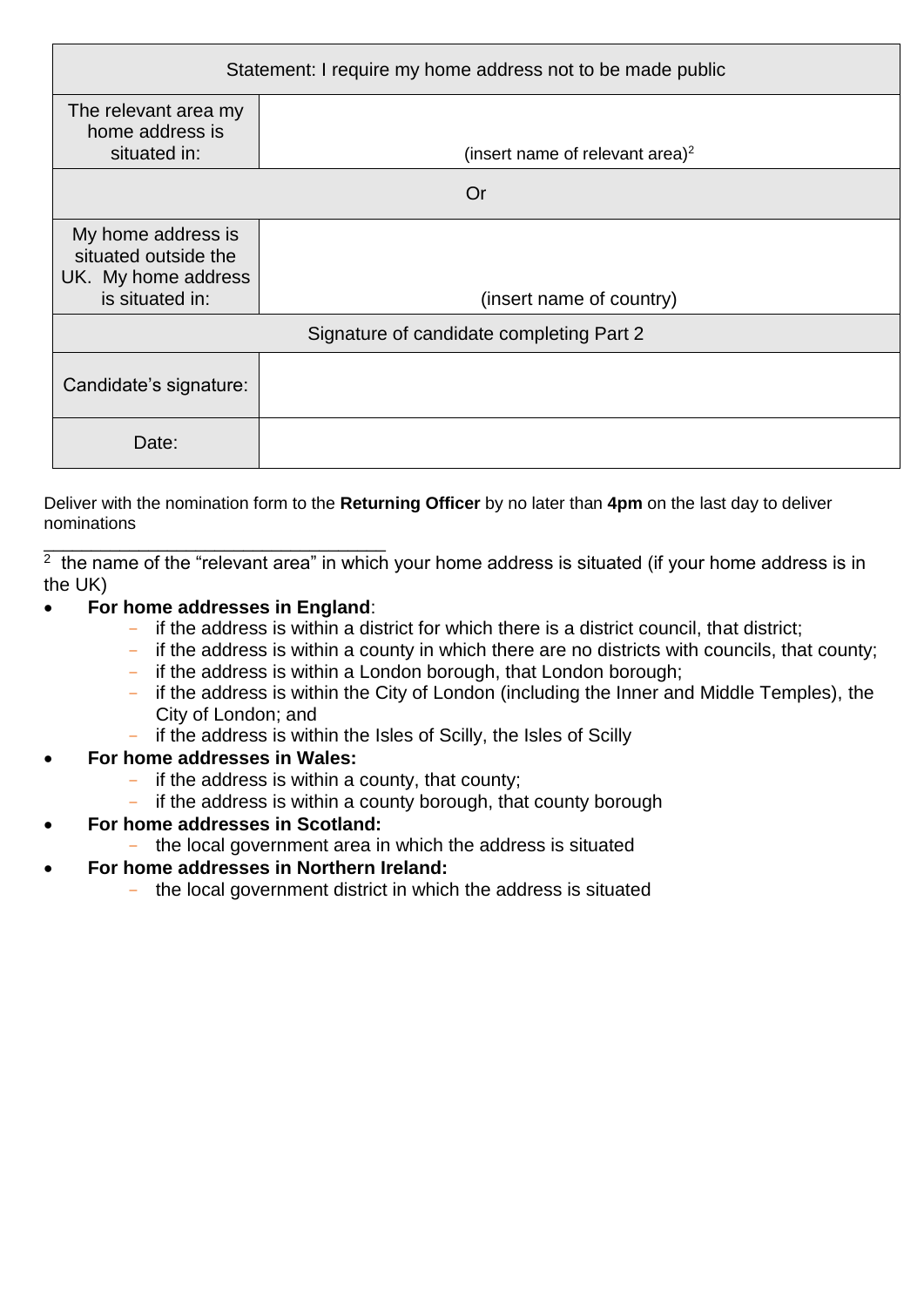### **POLITICAL PARTIES, ELECTIONS AND REFERENDUMS ACT REPRESENTATION OF THE PEOPLE ACTS**

### Election of a Town Councillor for Honiton Town Council St Paul's ward Date of Election: Thursday, 10 March 2022

You may **not** use a description which is likely to lead voters to associate you with a political party unless the description is authorised by a certificate issued by or on behalf of the party's registered nominating officer. You may only use an emblem if your description has been so authorised.

|                   | <b>Registered Political Party Description - Certificate of Authority</b>                                                                                                                      |
|-------------------|-----------------------------------------------------------------------------------------------------------------------------------------------------------------------------------------------|
|                   | In accordance with the Political Parties, Elections and Referendums Act I hereby certify that                                                                                                 |
| name of candidate |                                                                                                                                                                                               |
|                   | is the official candidate of                                                                                                                                                                  |
|                   | name of political party<br>and may use the following description in their nomination paper<br>authorised description<br>at the election in Honiton St Paul's ward on, Thursday 10 March 2022. |
| Signed            | Dated<br>registered nominating officer or authorised person                                                                                                                                   |
| Name              | (PLEASE PRINT)                                                                                                                                                                                |

### **Registered Political Party Emblem – Request\***

I request that the party's registered emblem (or if there are more than one registered emblem\*\*, specify which one) appear on the ballot paper against my name, described as follows

|              | <b>Description of emblem</b>                                                                                                                                                                                                                                                                                                                             |       |  |  |  |  |
|--------------|----------------------------------------------------------------------------------------------------------------------------------------------------------------------------------------------------------------------------------------------------------------------------------------------------------------------------------------------------------|-------|--|--|--|--|
| Signed       | candidate                                                                                                                                                                                                                                                                                                                                                | Dated |  |  |  |  |
| Name         | (PLEASE PRINT)                                                                                                                                                                                                                                                                                                                                           |       |  |  |  |  |
| <b>Notes</b> | If this section is not completed a registered emblem of the party will not appear on the ballot paper against your name<br>** Where there is more than one registered emblem it would be helpful if the emblem requested to appear on the ballot paper is specified<br>by reference to a representation of the emblem that accompanies this certificate. |       |  |  |  |  |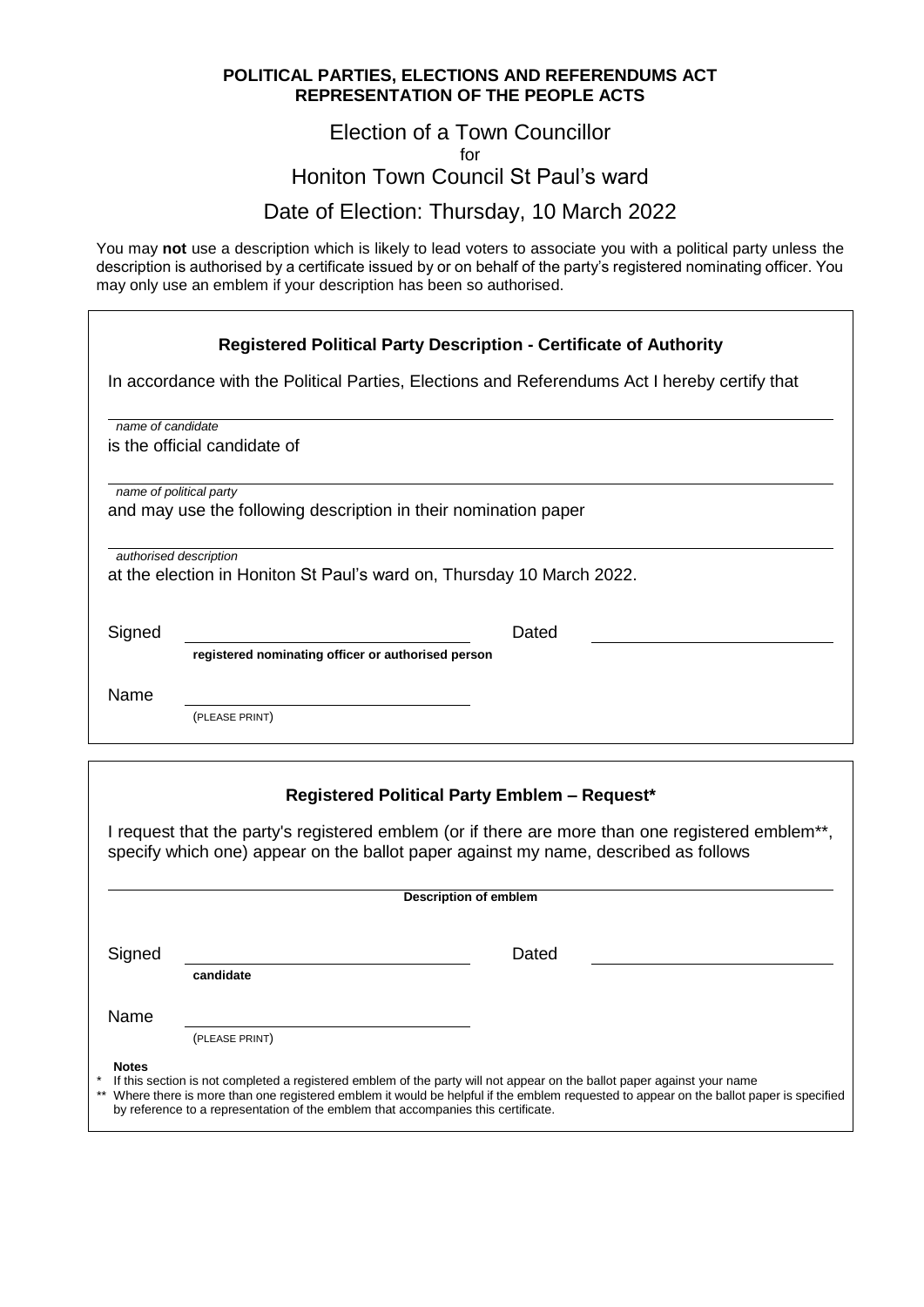### **DECLARATION OF SECRECY ELECTION OF COUNCILLORS**

#### **To persons attending at the taking of the poll or the counting of votes at this election**

Your attention is drawn to the provisions of Section 66, sub-section (1), (2), (3) and (6) of the Representation of the People Act 1983, which are set out below.

These provisions concern the maintaining of secrecy of the voting and should be read carefully before you attend at any polling station or at the counting of the votes.

#### **REPRESENTATION OF THE PEOPLE ACT, 1983 Section 66, sub-sections (1), (2), (3) and (6)**

- 1. The following persons:-
	- (a) every Returning Officer and every Presiding Officer or clerk attending at a polling station;
	- (b) every candidate or election agent or polling agent so attending; shall maintain and aid in maintaining the secrecy of voting and shall not, except for some purpose authorised by law, communicate to any person before the poll is closed any information as to -
		- (i) the name of any elector or proxy for an elector who has or has not applied for a ballot paper or voted at a polling station;
		- (ii) the number on the register of electors of any elector who, or whose proxy, has or has not applied for a ballot paper or voted at a polling station; or
		- (iii) the official mark.
- 2. Every person attending at the counting of the votes shall maintain and aid in maintaining the secrecy of voting and shall not -
	- (a) ascertain or attempt to ascertain at the counting of the votes the number on the back of any ballot paper;
	- (b) communicate any information obtained at the counting of the votes as to the candidate for whom any vote is given on any particular ballot paper.
- 3. No person shall
	- (a) interfere with or attempt to interfere with a voter when recording his vote;
	- (b) otherwise obtain or attempt to obtain in a polling station information as to the candidate for whom a voter in that station is about to vote or has voted;
	- (c) communicate at any time to any person any information obtained in a polling station as to the candidate for whom a voter in that station is about to vote or has voted, or as to the number on the back of the ballot paper given to a voter at that station;
	- (d) directly or indirectly induce a voter to display his ballot paper after he has marked it so as to make known to any person the name of the candidate for whom he has or has not voted.
- 6. If any person acts in contravention of this section, he shall be liable on summary conviction to a fine not exceeding level 5 on the standard scale or imprisonment for a term not exceeding six months.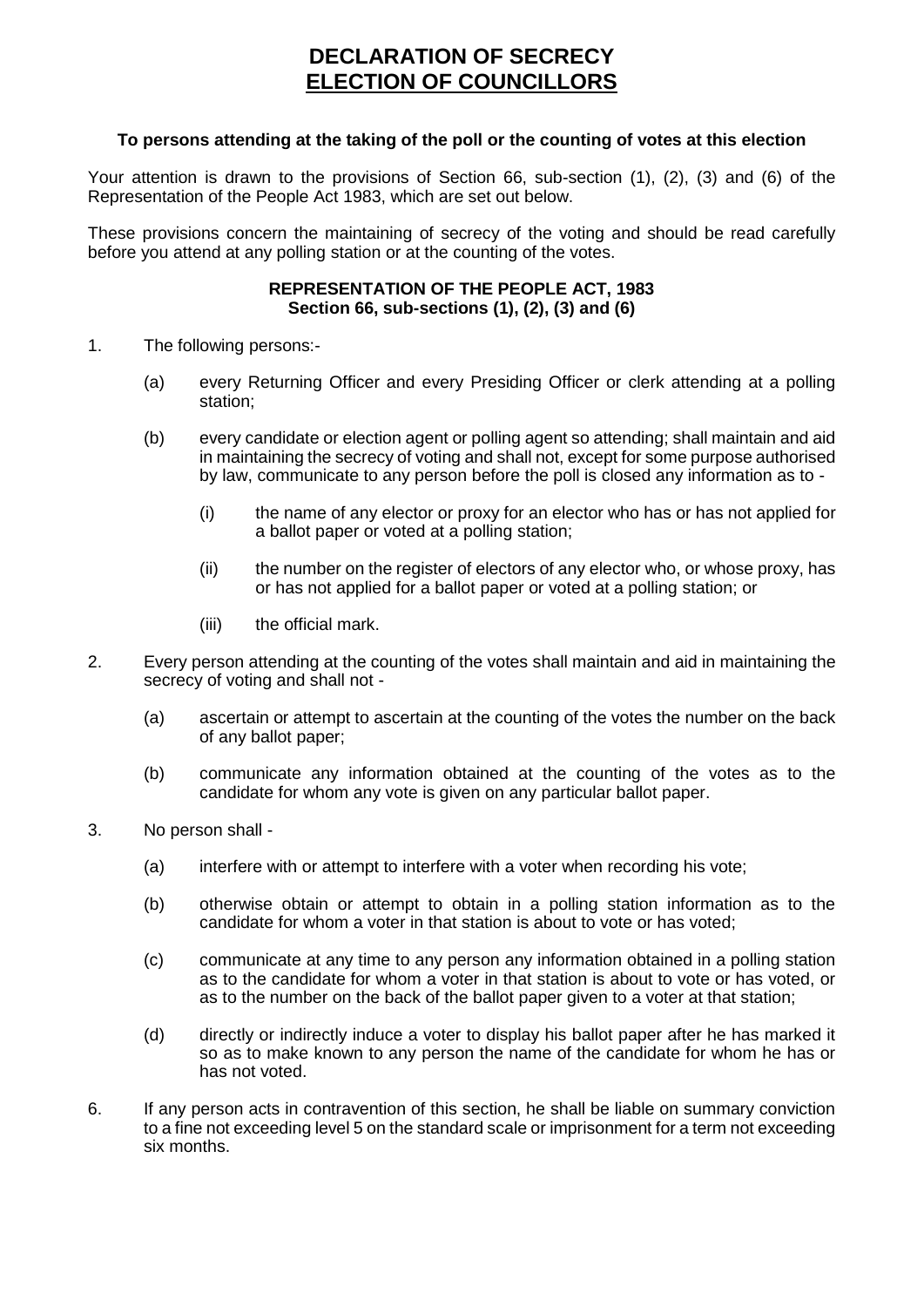# Guidance for candidates and agents: Town Council elections in England

Guidance can be found on the Electoral Commission website: www.electoralcommission.org.uk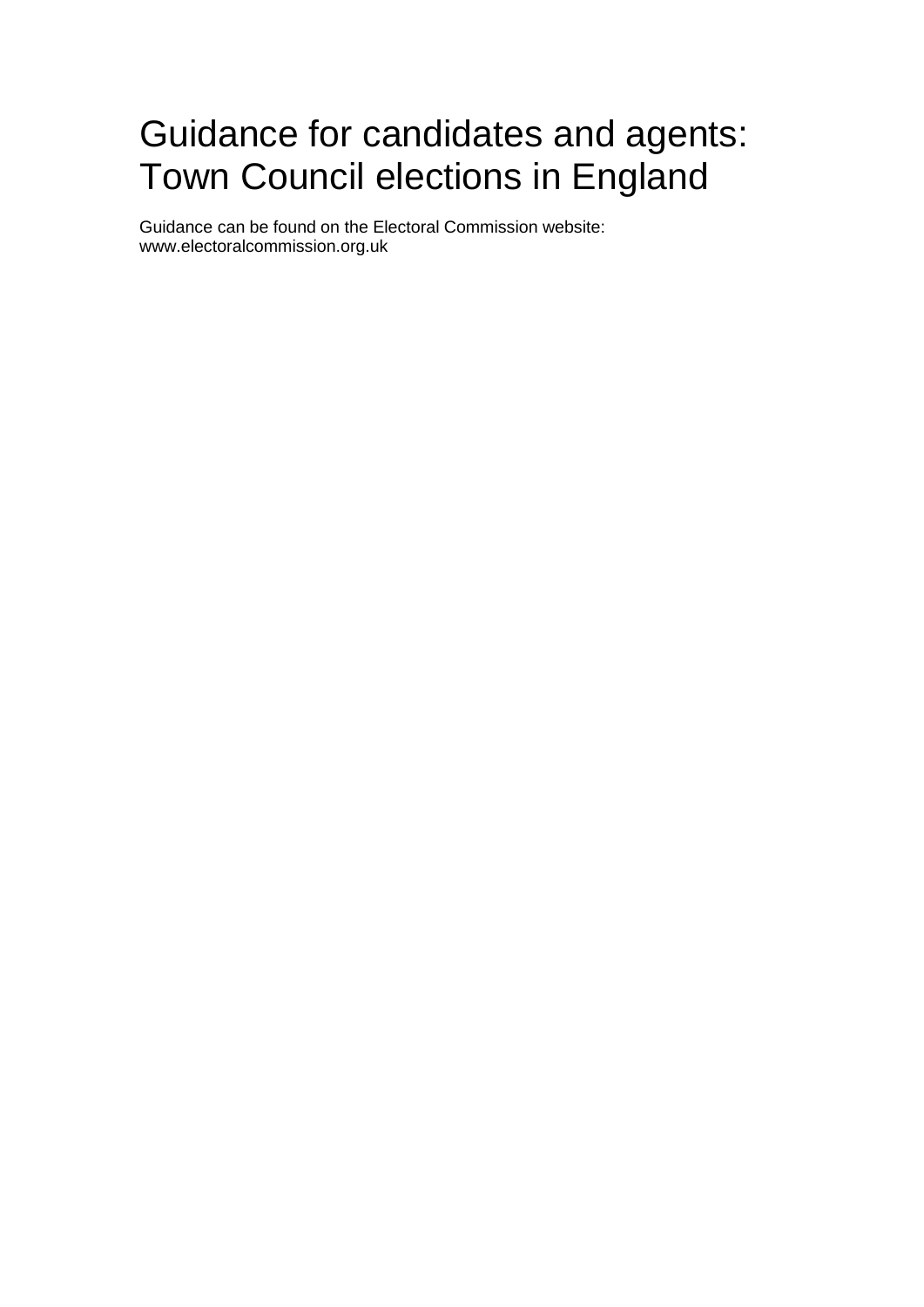# **Notice of Withdrawal of Candidature**

# **ELECTION OF A COUNCILLOR**

for

Honiton Town Council St Paul's ward

Date of Election: Thursday, 10 March 2022

| Ι, |                          |                                                                                                                                       |                  |
|----|--------------------------|---------------------------------------------------------------------------------------------------------------------------------------|------------------|
|    | candidate's name         |                                                                                                                                       |                  |
| of |                          |                                                                                                                                       |                  |
|    | candidate's full address |                                                                                                                                       |                  |
|    |                          |                                                                                                                                       |                  |
|    |                          |                                                                                                                                       |                  |
|    |                          | hereby withdraw my candidature from the above election.                                                                               |                  |
|    |                          |                                                                                                                                       |                  |
|    | <b>Dated</b>             | <b>Signed</b><br><u> 1980 - Johann Barn, mars ar breithinn ar breithinn ar breithinn ar breithinn ar breithinn ar breithinn ar br</u> |                  |
|    |                          |                                                                                                                                       | <b>Candidate</b> |
|    | Witnessed by:            |                                                                                                                                       |                  |
|    |                          |                                                                                                                                       |                  |
|    | Name and address         |                                                                                                                                       |                  |
|    | of witness               |                                                                                                                                       |                  |
|    |                          |                                                                                                                                       |                  |
|    |                          |                                                                                                                                       |                  |
|    | <b>Dated</b>             | <b>Signed</b>                                                                                                                         |                  |
|    |                          |                                                                                                                                       | <b>Witness</b>   |
|    |                          |                                                                                                                                       |                  |

### **NOTE**

This Notice of Withdrawal should be delivered to the Returning Officer at the place appointed for the delivery of nomination papers by 4:00 PM on Friday, 11 February 2022.